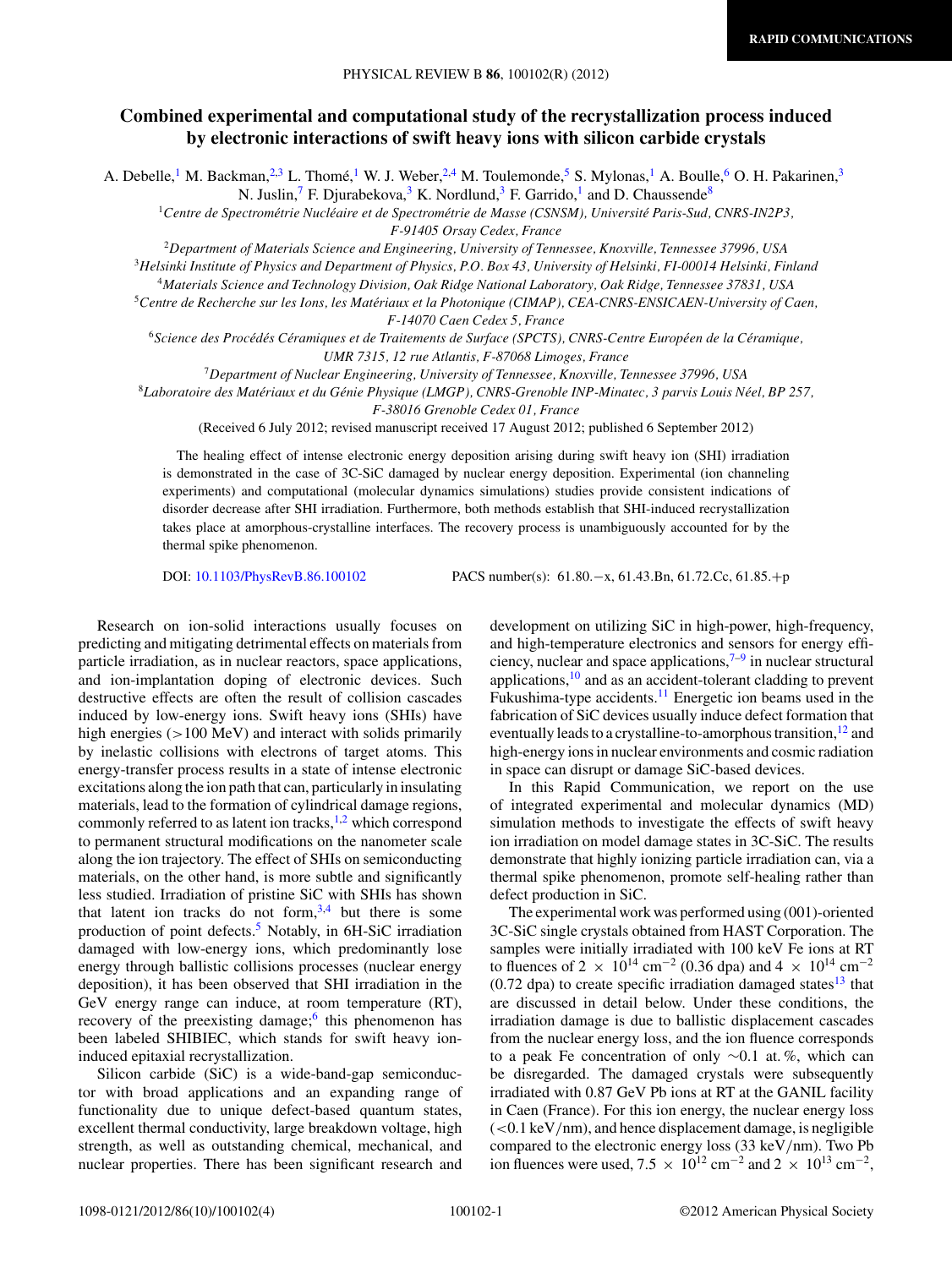and the ion flux was kept below 5  $\times$  10<sup>8</sup> cm<sup>-2</sup> s<sup>-1</sup> to minimize target heating. The crystals were tilted off any major direction during irradiation to avoid channeling effects. Before and after each irradiation step, the crystals were analyzed by Rutherford backscattering spectrometry in the channeling mode (RBS/C) at RT using a 1.4 MeV He ion beam at the ARAMIS accelerator of CSNSM in Orsay. The energy resolution was on the order of 12 keV, which corresponds to a depth resolution of ∼10 nm. The resulting spectra were analyzed with the McChasy Monte Carlo code developed at the Soltan Institute of Nuclear Studies (SINS) in Warsaw.<sup>14</sup> In this code, the disorder is accounted for by considering that a fraction of atoms  $f_D$  are randomly displaced from their regular crystallographic site. This assumption is particularly appropriate in the case of SiC, since the disordering process up to amorphization is, under the present irradiation conditions, due to the accumulation of point defects and very small point defect clusters.<sup>15</sup> In this study, only the disorder in the Si sublattice is investigated. Additionally, high-resolution cross-sectional transmission electron microscopy (X-HRTEM) characterization and associated fast-Fourier transform (FFT) analysis were carried out on a microscope operated at 300 keV.

In order to study the effect of SHIs on an atomistic level, molecular dynamics simulations have been performed to simulate single and multiple SHI impacts in SiC cells with two different irradiation damaged states that mimic the experimental ones. The simulations were carried out with the MD code PARCAS (Ref. [16\)](#page-3-0) using the Gao-Weber  $SiC$  potential.<sup>17</sup> This potential has previously been used to study defect formation energies,<sup>[17](#page-3-0)</sup> defect migration,<sup>[18](#page-3-0)</sup> epitaxial recrystallization, and phase transitions $19,20$  in SiC, and it is therefore expected to describe well the damage production and recovery processes occurring along the trajectory of a SHI. The structure of the damaged simulation cells is analyzed before and after ion impact by a structure factor method, $21$  where defects are defined based on deviation from the bond angles in the ideal zinc blende structure of 3C-SiC. The simulation cell was cubic with a side length of 24 nm and contained 1 300 000 atoms. The damaged layers were created in the horizontal *xy* plane by randomly giving 50 eV of kinetic energy to atoms in the confined layer, which is sufficient energy to permanently displace both Si and C atoms. $^{22}$  $^{22}$  $^{22}$  This process was repeated

## <span id="page-1-0"></span>A. DEBELLE *et al.* PHYSICAL REVIEW B **86**, 100102(R) (2012)

until the desired level of damage was reached. To mimic the distribution of damage production, positions of recoil atoms in the *z* direction (i.e., perpendicular to the damaged layer) were chosen according to a Gaussian distribution centered in the middle of the cell with a standard deviation of 2 nm. In the subsequent SHI simulations, the direction of the ion was perpendicular to the damaged layers, i.e., in the *z* direction. To simulate the local heating from a swift heavy ion, the inelastic thermal spike model<sup>23,24</sup> was used to determine the kinetic energy distribution given to atoms via electron-phonon coupling from the excited electronic system. This gives rise to a cylindrically symmetric radial profile of kinetic energy added to the lattice (exceeding 1 eV*/*atom within a 2-nm radius of the ion path), with heating most intense closest to the ion path and decreasing with distance from it. Similar to other studies,  $25,26$ kinetic energy determined from the radial profile was added in random directions to atoms in the MD environment to simulate the heating from a thermal spike and to study the impact of the SHI on the damage states. The heat was dissipated to thermally controlled boundary layers at the *x* and *y* boundaries (given the ion path in the *z* direction), and the changes in the structure after 100 ps were analyzed. More precisely, the short-range structure in the most affected area, a cylinder of radius 8 nm, was analyzed both prior to and after the SHI simulation.

As previously mentioned, two different damage states have been investigated. Disorder depth profiles extracted from RBS/C spectra are displayed in Fig.  $1(a)$  for crystals that have been irradiated to the highest Fe fluence prior to SHI irradiation. Complete amorphization is observed in this damaged state, since the disorder fraction reaches the random level (i.e.,  $f_D = 1$ ) over a thickness of approximately 50 nm [solid line in Fig.  $1(a)$ ]. After SHI irradiation [dashed and dotted lines in Fig.  $1(a)$ ], a decrease in thickness of the amorphous layer from the buried amorphous-crystalline (*a*-*c*) interface is clearly evident. This finding suggests a recrystallization process. A TEM analysis (not shown here) confirms that the thickness of the amorphous layer decreased after SHI irradiation, while no noticeable modification of the remaining amorphous region is observed. The corresponding MD simulated amorphous layer (obtained after 70 000 recoils) is by necessity thinner than the actual experimental layer, but is very similar in structure: a central inner amorphous layer



FIG. 1. (Color online) Experimental depth distributions of the disorder fraction in the 3C-SiC crystals damaged by low-energy recoils and subsequently heat treated by a thermal spike due to 0.87 GeV Pb ion irradiation: Case of (a) fully amorphous and (b) partially amorphous layers.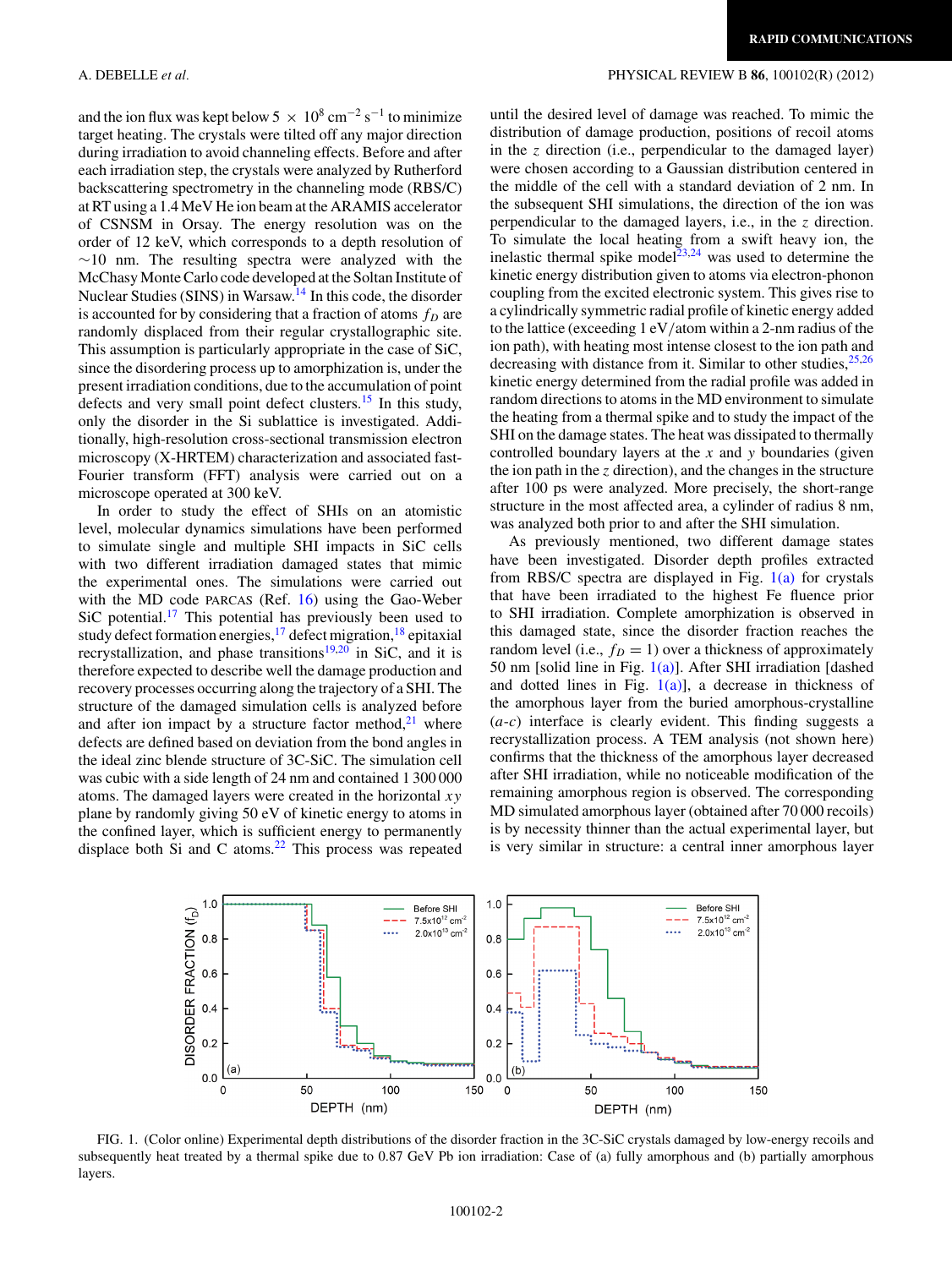

FIG. 2. (Color online) Simulated depth distributions of the damage in the 3C-SiC cells damaged by low-energy recoils and subsequently heat treated by a thermal spike due to 0.87 GeV Pb ion irradiation: Case of (a) fully amorphous and (b) partially amorphous layers.

surrounded on each side by partially disordered interfacial layers that merge with the pristine, crystalline matrix. In this fully amorphous layer, the thermal spike is found to induce recrystallization at the *a*-*c* interfaces, with minor additional recrystallization for a second overlapped impact [Fig.  $2(a)$ ], consistent with experimental observations. This recrystallization is illustrated in Fig. 3, where a section of the amorphous layer is shown before and after the SHI energy is deposited as a thermal spike and allowed to relax.

For the samples irradiated to the lower Fe ion fluence, full amorphization is incomplete at the damage peak (*fD* ∼ 0.98) and, while a high degree of disorder is present over the entire damaged thickness, some crystallinity remains [solid line in Fig.  $1(b)$ ]. This structure is represented in Fig.  $4(a)$ , which shows a high-resolution TEM image of the SiC crystal prior to SHI irradiation. The image has been recorded in the vicinity of the damage peak (i.e., at a depth of ∼25 nm), and it shows a lattice with strongly disturbed (originally) crystalline regions which can be considered as amorphous pockets. The corresponding FFT displayed in the inset supports this description. Upon SHI, this partially amorphous structure



FIG. 3. Atomistic model of the fully amorphous layer (a) before and (b) after the thermal spike. The grayscale represents the structure factor of the atoms, i.e., the deviation from the zinc blende bond angle. The cross section is chosen from the area within the effective track recovery radius.

behaves in a completely different manner than that observed for fully amorphous crystals. Indeed, a decrease in  $f<sub>D</sub>$  over the whole damaged thickness is readily evidenced after Pb ion irradiation [dashed and dotted lines in Fig.  $1(b)$ ], meaning that the recovery is not only localized at the buried *a*-*c* interface (which is consistent with previous results; see Ref. [6\)](#page-3-0). The observed recovery process is furthermore corroborated by a high-resolution TEM analysis. The initial damage state [Fig.  $4(a)$ ] contains substantial amorphous pockets; however, following SHI irradiation, the amorphous pockets are clearly less numerous [Fig.  $4(b)$ ] and have been superseded by disturbed, crystalline regions. The partial vanishing of the diffuse scattering component in the FFT pattern, shown in inset of Fig.  $4(b)$ , is consistent with this interpretation. The corresponding MD partially amorphous layer (obtained after 30 000 recoils) also shows significant recovery, within the central effective SHI track radius, over the whole damaged thickness  $[Fig. 2(b)]$ , in good agreement with the experimental results.

Despite the apparently different behavior between the two sets of experimental samples, it is believed that the same recovery and recrystallization processes take place. In the fully amorphous sample, recovery of point defects and recrystallization occurs primarily at the buried *a*-*c* interface region, which TEM indicates (not shown here) to be rather coarse, leading to sharpening of the disordered interface. A similar mechanism occurs in the partially amorphous crystal, where crystalline areas are present over the entire damaged



FIG. 4. X-HRTEM micrograph and corresponding FFT of a partially amorphous SiC structure before (a) and after (b) energy deposition via swift heavy ion irradiation.